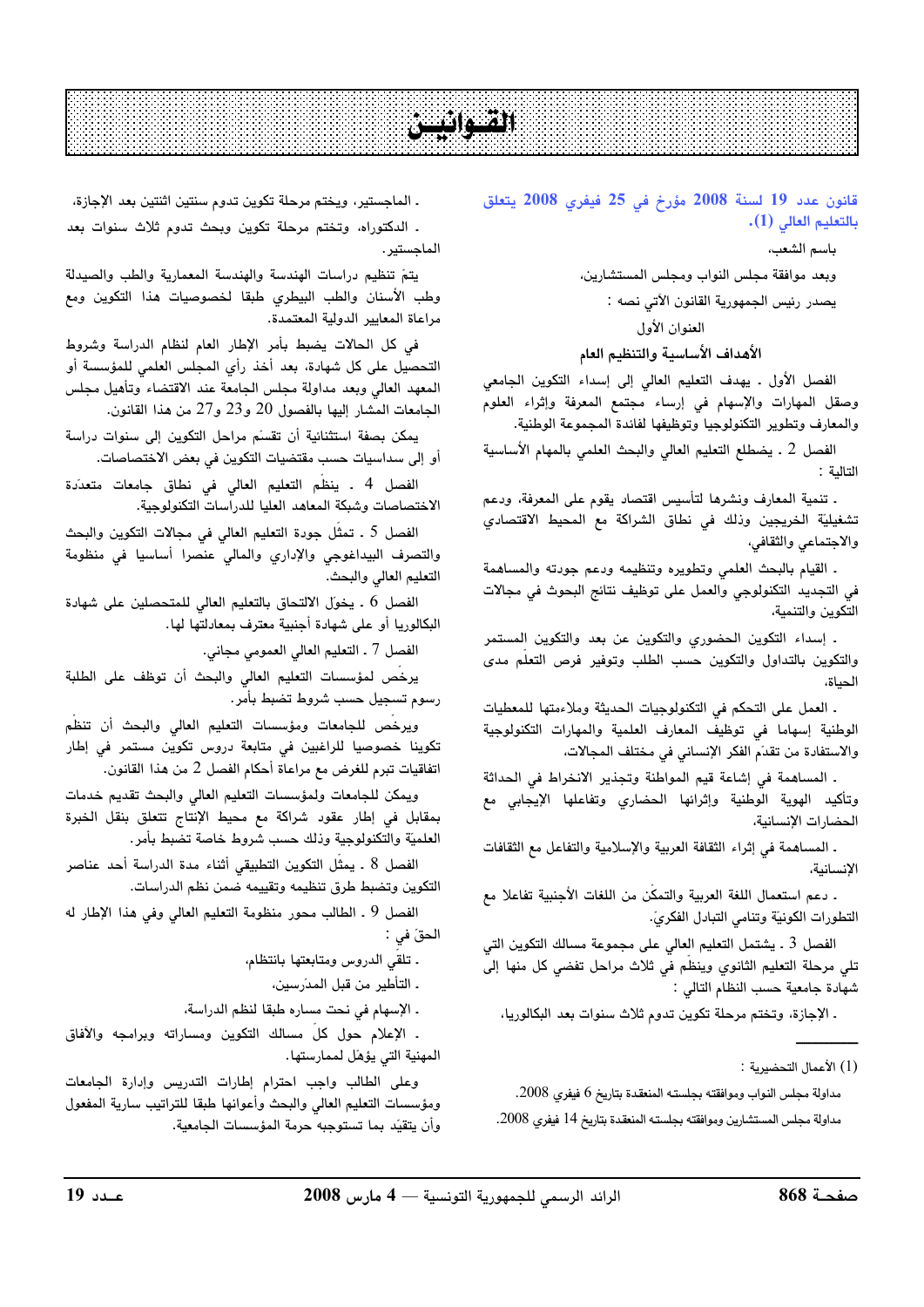يضبط تنظيم الحياة الجامعية بأمر.

العنوان الثاني في الجامعات الباب الأول

في تنظيم الجامعات

الفصل 10 . الجامعات مؤسسات عمومية ذات صبغة دارية.

تتمتع هذه المؤسسات بالشخصية القانونية وبالاستقلال المالي، وتلحق ميزانياتها ترتيبيا بميزانية الدولة.

يضبط تنظيم الجامعات وكذلك قواعد سيرها بأمر.

يمكن أن تكون الجامعات مؤسسات عمومية ذات صبغة علميّة وتكنولوجية إذا توفَّرت فيها شروط تضبط بأمر. ويتمّ تحويلها إلى هذه الصبغة بمقتضى أمر.

وتخضع الجامعات التى تتخذ الصبغة العلميّة والتكنولوجية إلى التشريع التجاري ما لم تتعارض أحكامه مع هذا القانون. ويخضع أعوانها إلى النظام الأساسي العام لأعوان الدولة والجماعات المحلية والمؤسسات العمومية ذات الصبغة الإدارية، وتخضع صفقاتها إلى النصوص التشريعية والترتيبية المنطبقة على المؤسسات العمومية التي لا تكتسى صبغة إدارية.

ولا يمكن إجراء عقلة على الأموال والممتلكات الراجعة إلى هذه الحامعات.

وفي صورة حل الجامعة ذات الصبغة العلميّة والتكنولوجية فإن ممتلكاتها ترجع إلى الدولة التي تتعهد بتنفيذ الالتزامات التى أبرمتها.

الفصل 11 . الجامعات مستقلة فى أداء وظائفها البيداغوجية والعلميّة وتضمن موضوعيّة المعرفة.

الفصل 12 . تتمثل مهمة الجامعات في :

. سدّ حاجيّات البلاد من التكوين وإنتاج المعرفة ونشرها وصقل المهارات في مختلف الميادين،

. تنمية المعارف والتحكم في التكنولوجيا وتطويرها من خلال البحث والتشجيع على الابتكار والإبداع الفرديّ والجماعيّ في مختلف مجالات المعرفة،

. القيام بالتنسيق العلميّ والبيداغوجيّ والإداريّ بين المؤسسات التابعة لها،

. المشاركة في أعمال تنمية البلاد ودعم مختلف قطاعات النشاط الوطنيّ وإعداد الطلبة لإحداث المشاريع والمؤسسات الاقتصادية،

. تشجيع الأنشطة الثقافية والرياضية والاجتماعية،

. إرساء روابط شراكة وتعاون مع الهيئات المماثلة في العالم لتنظيم شهادات مزدوجة والإشراف المزدوج على الشهادات الجامعية العليا وتبادل الخبراء والخبرات وإنجاز البحوث المشتركة ذات العلاقة بأولويات التنمية.

الفصل 13 . تكون أنشطة التكوين والبحث والتطوير التكنولوجي في الجامعات والمؤسسات الجامعية موضوع عقود تكوين وبحث تبرم لمدة أربع سنوات بين الدولة ممثلة في الوزير المكلف بالتعليم العالي والوزير المعنى بالأمر عند الاقتضاء من جهة والجامعات والمؤسسات الجامعية من جهة أخرى. وتتمّ مراعاة الأولويات الوطنية ضمن عقود التكوين والبحث في جميع الأحوال.

وتضبط هذه العقود التزامات الجامعات ومؤسسات التعليم العالى والإمكانيات والاعتمادات التي يمكن وضعها على ذمتها من طرف الدولة والموارد الذاتية التي تتعهَّد بتعبئتها طبقا للفصل 7 من هذا القانون.

الفصل 14 . تشتمل كل جامعة على مؤسسات للتعليم العالى والبحث تكون في شكل كليّات أو مدارس أو معاهد عليا.

وتشتمل الجامعة بالإضافة إلى ذلك على مصالح وهيئات أخرى مشتركة بين المؤسسات التابعة لها يتمّ إحداثها طبقا للتشريع الجاري به

تضبط قائمة المؤسسات التابعة لكل جامعة بقرار من الوزير المكلف بالتعليم العالى وعند الاقتضاء بقرار مشترك للوزير المكلف بالتعليم العالى والوزير المعنى بالأمر.

تتولى الجامعة الإشراف العلمي والبيداغوجي على جميع مؤسسات التعليم العالى والبحث التابعة لها.

يمارس رئيس الجامعة الإشراف الإدارى والمالى على مؤسسات التعليم العالى والبحث التابعة للوزارة المكلفة بالتعليم العالى.

تضبط شروط الإشراف على مؤسسات التعليم العالى والبحث وقواعده بمقتضى أمر.

الفصل 15 . يدير كلّ جامعة رئيس جامعة يعيّن بأمر من بين أساتذة التعليم العالى المشهود لهم بالكفاءة لمدة أربع سنوات قابلة للتجديد مرة واحدة.

الفصل 16 . يسهر رئيس الجامعة على حسن سير الجامعة وعلى حفظ النظام فيها. ولهذا الغرض يمكن له الاستنجاد بالقوّة العامة عند الاقتضاء. كما يتولى عند الضرورة السهر على حسن سير المؤسسات التابعة لها وعلى حفظ النظام فيها.

الفصل 17 ـ ينتدب رئيس الجامعة الإطار الإداري والفني والعملة في حدود الخطط المرخص فيها بقانون المالية ويعين المنتدبين بمصالح الجامعة أو المؤسسات التابعة لها.

الفصل 18 ـ لرئيس الجامعة نفوذ على جميع الأعوان التابعين للجامعة.

ويمارس رئيس الجامعة السلطة التأديبية تجاه الإطار الإداري والفني والعملة وكذلك الطلبة عند ارتكابهم أخطاء تأديبية وذلك حسب شروط تضبط بأمر .

ويمارس السلطة التأديبية على إطار التدريس والبحث بتفويض من الوزير المكلف بالتعليم العالي على أن لا يشمل التفويض تسليط العقوبات من الدرحة الثانية.

يتولى رئيس الجامعة تمثيلها تجاه الغير وأمام العدالة ويبرم الاتفاقيات والعقود باسمها طبقا للتشريع والتراتيب الجارى بها العمل. ويحيل نسخة منها على سلطة الإشراف للمصادقة. كما يحيل عليها نسخة للإعلام من الاتفاقيات المشار إليها بالفصل 7 من هذا القانون.

الفصل 19 . يساعد رئيس الجامعة، حسب الحاجة، نائب واحد وعند الاقتضاء نائبان اثنان يتمّ تعيينهما بأمر لمدة أربع سنوات وذلك حسب شروط تضبط بأمر.

يتولى نائب رئيس الجامعة أو نائباه حسب الحال مساعدة رئيس الجامعة في ممارسة الصلاحيات المتعلقة بالتكوين وبالبحث العلمى والتطوير التكنولوجي والعلاقات مع المؤسسات الاقتصادية.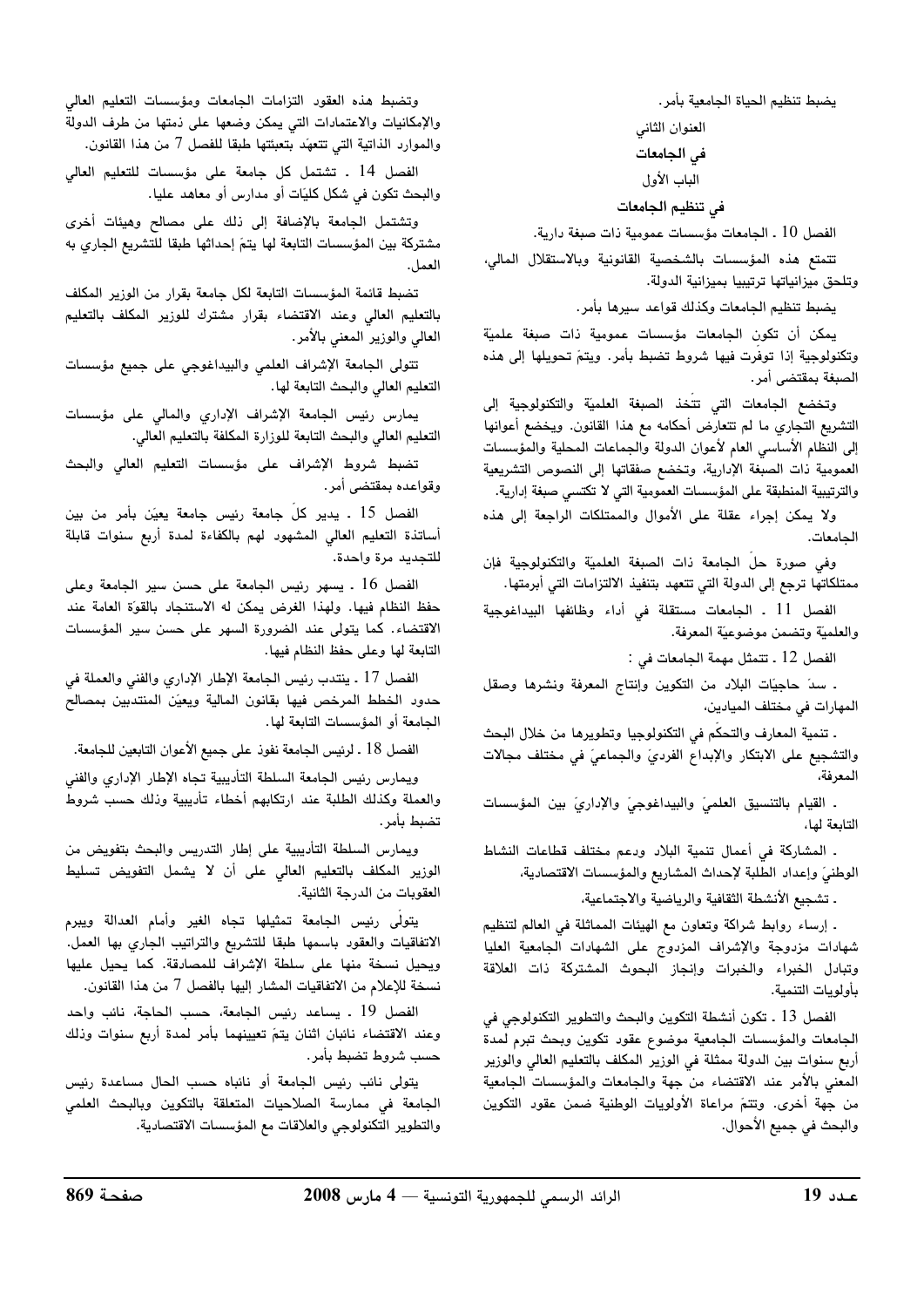لرئيس الجامعة أن يفوّض البعض من مشمولاته إلى نائبه أو نائبيه كل حسب مجال اختصاصه وذلك بمقتضى مقرّر. كما يمكنه حسب نفس الصيغ أن يفوّض البعض من مشمولاته المتعلقة بالتسيير الإداري والمالي إلى الكاتب العام للجامعة.

الفصل 20 . لكلّ جامعة مجلس يسمّى مجلس الجامعة تضبط تركيبته وطرق سيره بأمر.

الفصل 21 . ينظر مجلس الجامعة في المسائل التالية :

. تحديد برامج الجامعة في المجالات العلميّة والبيداغوجية وميادين التكوين والبحث والتعاون بين الجامعات وذلك في إطار الأولويات الوطنية،

. تنظيم الحياة الجامعية ووضع الطرق الملائمة لرفع الأداء العلمي والبيداغوجي للمؤسسات التابعة للجامعة،

. جميع المسائل الأخرى التي يعرضها عليه رئيسه أو الوزير المكلف بالتعليم العالي.

الفصل 22 . تسهر الجامعة على الارتقاء المستمر بجودة التكوين والبحث العلمي والتصرف البيداغوجي والإداري والمالي وعلى ضمان الجودة بالمؤسسات التابعة لها، وتعمل على حصول المؤسسات التابعة لها على الاعتماد طبقا لأحكام الفصل 54 من هذا القانون.

.<br>تحدث لدى كل جامعة لجنة للجودة تضبط تركيبتها وقواعد تسبيرها بأمر .

#### الباب الثاني

#### في مجلس الجامعات

الفصل 23 . أحدث مجلس يدعى مجلس الجامعات يرأسه الوزير المكلف بالتعليم العالى ويتركب من رؤساء الجامعات والمديرين العامين للإدارة المركزية بالوزارة. ويمكن لرئيس مجلس الجامعات أن يدعو لحضور أشغال المجلس كل شخص يرى فائدة في دعوته للغرض.

يتداول مجلس الجامعات خاصة فيما يلي :

ـ المسائل المتعلقة بالتنسيق بين الجامعات،

. نظام الدراسات لمختلف الشهادات الجامعية،

. تأهيل مؤسسات التعليم العالي والبحث،

. وضع البرامج المتعلقة بدفع البحث العلمي لإسداء التكوين المفضى إلى الشهادات الجامعية ومتابعة تنفيذها وللمساهمة فى التجديد التكنولوجي وذلك في إطار التوجهات العامة لسياسة التكوين والبحث العلمي والأولويات الوطنية،

. كل المواضيع الأخرى التي يعرضها عليه الوزير المكلف بالتعليم العالي.

#### العنوان الثالث

#### الباب الأول

#### في تنظيم مؤسسات التعليم العالي والبحث

الفصل 24 . مؤسسات التعليم العالى والبحث مؤسسات عمومية ذات صبغة إدارية.

تتمتع هذه المؤسسات بالشخصية القانونية وبالاستقلال المالى، وتلحق ميزانياتها ترتيبيا بميزانية الدولة.

يمكن أن تكون مؤسسات التعليم العالى والبحث مؤسسات عمومية ذات صبغة علمية وتكنولوجية إذا توفرت فيها شروط تضبط بأمر. ويتمّ تحويلها إلى هذه الصبغة بمقتضى أمر.

يتمّ الإشراف على مؤسسات التعليم العالي والبحث وفقا للقوانين والتراتيب سارية المفعول.

وتخضع مؤسسات التعليم العالى والبحث التى تتخذ الصبغة العلمية والتكنولوجية إلى التشريع التجاري ما لم تتعارض أحكامه مع هذا القانون. ويخضع أعوانها إلى النظام الأساسي العام لأعوان الدولة والجماعات المحلية والمؤسسات العمومية ذات الصبغة الإدارية وتخضع صفقاتها إلى النصوص التشريعية والترتيبية المنطبقة على المؤسسات العمومية التي لا تكتسى صبغة إدارية.

ولا يمكن إجراء عقلة على الأموال والممتلكات الراجعة إلى هذه المؤسسات.

وفي صورة حل مؤسسات التعليم العالي والبحث ذات الصبغة العلمية والتكنولوجية فإن ممتلكاتها ترجع إلى الدولة التي تتعهّد بتنفيذ الالتزامات التي أبرمتها.

وتبقى المؤسسات التابعة لميداني الدفاع والأمن خاضعة لإشراف الوزارات المعنيّة بالأمر.

تضبط إجراءات التعاون بين الجامعات وهذه المؤسسات بأمر.

الفصل 25 ـ يدير الكليات عمداء ويدير المدارس والمعاهد العليا مديرون.

ينتخب العمداء من قبل المدرسين القارين. وعند تعذر انتخابهم يتمّ تعيينهم. تضبط بأمر شروط انتخاب العمداء وحالات التعذر وشروط التعيين.

يعيّن المديرون حسب شروط تضبط بأمر.

يسمّى العميد أو المدير بأمر لمدة ثلاث سنوات قابلة للتجديد مرة وأحدة.

الفصل 26 ـ يتولَّى العميد أو المدير تسيير مؤسسة التعليم العالي والبحث، يرأس المجلس العلمى للمؤسسة ويضبط جدول أعماله وينسق نشاط أجهزة التعليم والبحث العلمي التابعة للمؤسسة.

يمثِّل العميد أو المدير حسب الحال مؤسسة التعليم العالي والبحث تجاه الغير وأمام العدالة. ويبرم الاتفاقيات والعقود بعد موافقة رئيس الجامعة. وهو آمر القبض والصرف لميزانية المؤسسة.

الفصل 27 . يساعد العميد أو المدير مجلس علمى ذو صبغة استشارية يرأسه العميد أو المدير حسب الحال. وتضبط صلاحياته وتركيبته وطرق تسييره بأمر.

الفصل 28 ـ تشتمل مؤسسات التعليم العالي والبحث على أقسام مع مراعاة أحكام الفصل 31 من هذا القانون. وتضبط بأمر تركيبة الأقسام ومشمولاتها وطرق تسبيرها.

الفصل 29 . لكلِّ مؤسسة تعليم عال وبحث لجنة للجودة تضبط تركيبتها وقواعد تسييرها بمقرّر من رئيس الجامعة بعد أخذ رأى المجلس العلمي للمؤسسة.

الفصل 30 . لكلّ مؤسسة تعليم عال وبحث مجلس تأديب تضبط تركيبته ومشمولاته وقواعد سيره بأمر.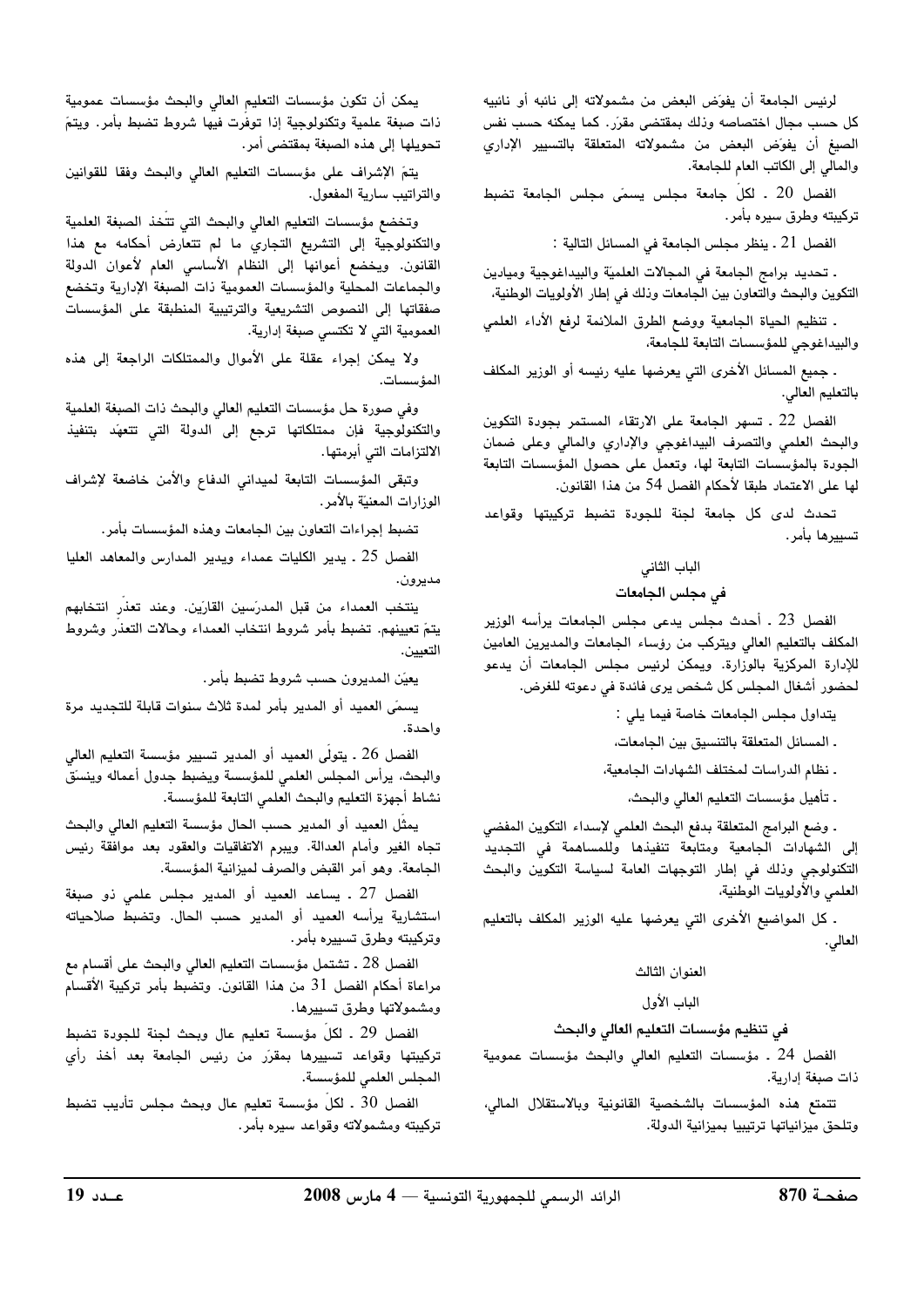## الباب الثاني

في البحث العلمي بمؤسسات التعليم العالي والبحث

الفصل 31 . يمثِّل البحث العلمي بمؤسسات التعليم العالي والبحث عنصرا مرتبطا بالتعليم العالي بحيث ينمّي كل منهما الآخر تأمينا للتكوين عن طريق البحث العلمي ولفائدته. وينظم البحث العلمي في إطار مخابر بحث أو وحدات بحث يتمَ إحداثها طبقا للتراتيب سارية المفعول وفي إطار الأولويات الوطنية وذلك بطلب من المؤسسة واقتراح من رئيس الجامعة بعد أخذ رأي مجلس الجامعة.

الفصل 32 . تساهم هياكل البحث المشار إليها بالفصل 31 من هذا القانون في إنجاز أنشطة البحث والتطوير لتعزيز الأنشطة الاقتصادية والتنموية في إطار الأولويات الوطنية وذلك بمقتضى عقود تبرم للغرض.

الفصل 33 . تسعى هياكل البحث إلى تحقيق جودة البحوث وامتيازها وتسهر أجهزة التقييم ذات النظر على انخراط هذه الهياكل ضمن التوحهات الوطنية.

الفصل 34 . يمكن إحداث مجمّعات مخابر بحث و/أو وحدات بحث تابعة لمؤسسات ولجامعة واحدة أو لجامعات مختلفة بهدف تحقيق تظافر جهود فرق البحث ترشيدا لتوظيف الموارد ودعما لإنجاز الأولويات الوطنية. وتتولى هذه المجمّعات إنجاز بحوث متكاملة حول مواضيع محدَّدة سعيا إلى دفع التجديد العلمى والتكنولوجى وذلك حسب شروط تضبط بأمر.

## العنوان الرابع

أحكام مالية متعلقة بالجامعات

ومؤسسات التعليم العالى والبحث ذات الصبغة الإدارية

الفصل 35 . تتكوّن مداخيل الجامعات ومؤسسات التعليم العالى والبحث التابعة لها من :

. المداخيل المتأتية من عقود التكوين والبحث والدراسات والاختبار وأي خدمات أخرى،

. المداخيل الناتجة عن استغلال الممتلكات أو التفويت فيها طبقا للتراتيب الجاري بها العمل،

. المنح التي تسندها الدولة للتصرف والتكوين والبحث،

ـ المنح التي تسندها الدولة للتجهيز،

. المداخيل المتأتية من مساهمة الطلبة في الحياة الجامعية،

ـ المنح التي توفرها الذوات المعنوية الأخرى أو غيرها من الهيئات،

. الهبات والوصايا،

. كل المداخيل الأخرى المتأتية من أنشطتها.

ترسم المنحة التى تسندها الدولة بعنوان التصرف والتكوين والبحث بميزانيات الجامعات على أن تتولى هذه الأخيرة توزيعها على مؤسسات التعليم العالى والبحث التابعة لها والخاضعة لإشرافها المالى وذلك وفق حاجيات كل مؤسسة وبرنامج نشاطها.

ترسم منح التجهيز بميزانيات الجامعات لإنجاز مشاريع وبرامج التنمية التي تخص الجامعات نفسها أو المؤسسات التابعة لها وتتولى الجامعات صرفها مباشرة.

الفصل 36 ـ يتم توزيع الموارد والنفقات المرسمة بميزانية التصرف لمؤسسات التعليم العالي والبحث على مستوى الفصول بمقرر من رئيس الجامعة المعنية حسب تبويب يصادق عليه وزير المالية.

وبالنسبة إلى نفقات التجهيز المرسمة بميزانية الجامعات يتم توزيع اعتمادات التعهد حسب الفقرات والفقرات الفرعية بقرار من وزير المالية ويتم بقرار من وزير الإشراف توزيع اعتمادات الدفع حسب الفقرات والفقرات الفرعية.

الفصل 37 . يمكن إنجاز تحويلات صلب ميزانيات التصرف للمؤسسات الراجعة بالنظر إلى الوزارة المكلفة بالتعليم العالى بمقرر من رئيس الجامعة المعنية.

وبالنسبة إلى نفقات التجهيز يتم تحويل اعتمادات التعهد من فقرة إلى فقرة ومن فقرة فرعية إلى فقرة فرعية أخرى بقرار من وزير المالية.

ويتم بقرار من وزير الإشراف تحويل اعتمادات الدفع من فقرة إلى فقرة ومن فقرة فرعية إلى أخرى.

الفصل 38 . تكتسى ميزانية مؤسسة التعليم العالى والبحث الصبغة التقديرية. ويمكن تنقيح ميزانية المؤسسة قبضا وصرفا بمقرر من رئيس الجامعة التي ترجع إليها المؤسسة بالنظر، على أن تنحصر جملة المصاريف المأذون بدفعها في حدود مبلغ المقابيض الحاصلة فعليا لفائدة المؤسسة.

وتنقل الفواضل المسجلة بميزانية مؤسسة التعليم العالي والبحث عند ختم السنة إلى ميزانية المؤسسة للسنة الموالية وتوزع بمقرر من رئيس الجامعة المعنية.

الفصل 39 ـ تتكون نفقات الجامعات والمؤسسات التابعة لها من نفقات التصرف ونفقات التنمية، وتخضع هذه النفقات وجوبا لتأشيرة مراقبة المصاريف العمومية بواسطة التعهد الاحتياطي وفي حدود النصف (1/2) من الاعتمادات المفتوحة.

الفصل 40 . تحدث لدى كل جامعة لجنة للصفقات يقع ضبط تركيبتها واختصاصها بأمر.

#### العنوان الخامس

#### في التقييم وضمان الجودة والاعتماد

الفصل 41 ـ يمثل التقييم وضمان الجودة والاعتماد آليات أساسية لتحقيق الأهداف المرسومة لقطاع التعليم العالى والبحث العلمى.

الفصل 42 . تحدث مؤسسة عمومية تتمتع بالشخصية القانونية والاستقلال المالى تسمى "الهيئة الوطنية للتقييم وضمان الجودة والاعتماد" وتلحق ميزانيتها ترتيبيا بميزانية الوزارة المكلفة بالتعليم العالى.

وتضبط تركيبتها وطرق تسييرها والمنح المخولة لأعضائها بأمر.

يعين رئيس الهيئة وأعضاؤها بأمر.

الفصل 43 ـ تتولى الهيئة الوطنية للتقييم وضمان الجودة والاعتماد السهر على التقييم وضمان الجودة والاعتماد بالتعليم العالى.

تقوم بإنجاز عمليات التقييم لجان من الخبراء يتم تكوينها طبقا للتراتيب التى تحددها الهيئة وتضبط المنح المخولة لأعضائها بأمر.

# الباب الأول

# في التقييم

الفصل 44 ـ يتمثل تقييم الجامعات والمؤسسات ومسالك التكوين وبرامجه فی تدقیق الأداء الأكادیمی والمؤسساتی استنادا إلی معاییر الجودة المعتمدة بهدف تحديد الإجراءات المناسبة للارتقاء بمستوى أداء المؤسسة والنهوض به بفاعلية وكفاءة.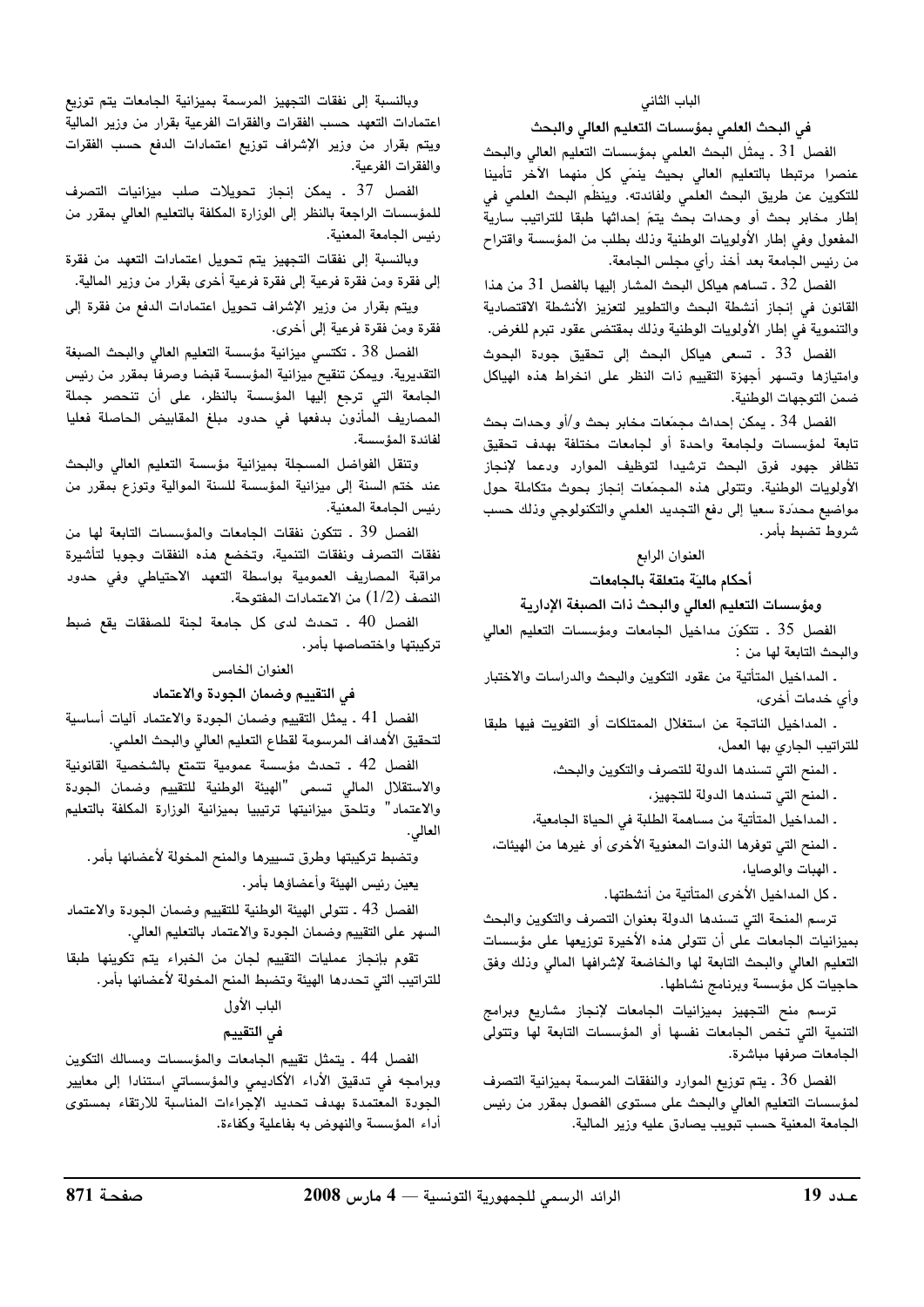الفصل 45 ـ يتمّ التقييم على أساس معايير وأساليب وإجراءات موضوعية تضمن الشفافية والإنصاف تتولى الهيئة نشرها لإعلام الجامعات ومؤسسات التعليم العالى والبحث وإطارات التدريس والطلبة والإطارات الإدارية.

تتضمن أعمال التقييم خاصة الاطلاع على كافة الوثائق ذات العلاقة بأعمالها والاستماع إلى رئيس الجامعة والعميد أو المدير ورئيس لجنة الجودة المشار إليها بالفصل 29 من هذا القانون وإلى إطارات التدريس بالجامعات وكذلك الطلبة والمتصرفين والمؤسسات المشغلة.

الفصل 46 . يشمل التقييم خاصة :

. مسالك التكوين،

. البرامج،

ـ الأداء العلمي والبيداغوجي للمدرسين وإنتاجهم العلمي وتثمينه،

. النتائج المسجلة على مستوى التعلم والتشغيلية والقدرات الإبداعية للمتخرجين،

ـ مدارس الدكتوراه وبرامج التكوين بواسطة البحث العلمى،

. الشراكة مع الجامعات ومؤسسات التعليم العالي الوطنية والأجنبية ومع المؤسسات الاقتصادية والاجتماعية،

. التصرف البيداغوجي والإداري والمالي.

كما يشمل التقييم عقود التكوين والبحث المشار إليها بالفصل 13 من هذا القانون.

الفصل 47 ـ يكون التقييم داخليا وتقوم به مؤسسات التعليم العالي والبحث وخارجيا وتقوم به فرق من الخبراء تحت إشراف الهيئة المشار إليها بالفصل 42 من هذا القانون.

الفصل 48 ـ تتولَّى الهياكل المعنية المحدثة للغرض لدى الجامعة أو المؤسسة المعنية بالأمر إجراء التقييم الداخلى، وتعد تقارير سنوية تحتوي على تحليل لأوضاع المؤسسة وظروف سيرها. كما تقوم بوضع الخطط اللازمة واقتراح الإجراءات الضرورية لتطوير أدائها والرفع من مستواه.

تتولى الجامعات والمؤسسات الجامعية تقديم تقارير سنوية للتقييم الداخلى توجّهها إلى الوزير المكلف بالتعليم العالي والوزير المعني بالأمر عند الاقتضاء وكذلك إلى الهيئة المشار إليها بالفصل 42 من هذا القانون.

تسهر الهيئة المشار إليها بالفصل 42 من هذا القانون على إنجاز التقييم الخارجي حسب الأولويّات التي يحدّدها الوزير المكلف بالتعليم العالى والوزير المعنى بالأمر عند الاقتضاء.

يتم تقييم برامج التكوين المتجانسة المطبقة لدى عدة مؤسسات أو جامعات من قبل فريق واحد من الخبراء.

الفصل 49 . توجِّه الهيئة المشار إليها بالفصل 42 من هذا القانون تقريرا سنويا حول أنشطة التقييم المنجزة إلى الوزير الأول.

# الباب الثاني

## في ضمان الجودة

الفصل 50 ـ تتمثل جودة التعليم العالى والبحث العلمى في المطابقة للمعايير المحدِّدة من قبل الهيئة المشار إليها بالفصل 42 من هذا القانون خاصة على مستوى :

ـ الإتقان في إكساب العلوم والمهارات،

ـ كفاءة الأداء المهنى للخرّيجين،

. فاعلية البحث العلمي والتجديد التكنولوجي،

. مدى تلاؤم التكوين مع متطلبات سوق الشغل.

الفصل 51 . يتمثل ضمان الجودة في استجابة المؤسسة للشروط اللازمة التي تتيح لها تحقيق الجودة والمحافظة عليها بصورة مستمرة.

ويستند ضمان الجودة إلى مؤشرات تعتمد بيانات حول المواصفات المشار إليها بالفصل 50 من هذا القانون يمكن قياسها موضوعيا وتحدِّدها الهيئة المشار إليها بالفصل 42 من هذا القانون.

## الباب الثالث

# فى الاعتماد

الفصل 52 . يتمثل الاعتماد في الإقرار من قبل الهيئة المشار إليها بالفصل 42 من هذا القانون بطلب من مؤسسة التعليم العالي والبحث الراغبة في ذلك بأن المؤسسة قد استوفت المعايير المستوجبة لضمان الجودة المعتمدة من قبل الهيئة المذكورة طبقا للفصل 50 من هذا القانون.

ويسند الاعتماد لمدة أقصاها أربع سنوات إما للمؤسسة أو للبرامج أو للمسالك.

ويمكن سحب الاعتماد فى الأثناء من قبل الهيئة المشار إليها بالفصل 42 من هذا القانون في صورة الإخلال بمعايير الجودة وذلك طبقا للتراتيب المعتمدة من قبل الهيئة.

الفصل 53 . يتمثل اعتماد المؤسسة فى الإقرار من قبل الهيئة المكلفة بضمان الجودة بقدرة هياكل المؤسسة ومواردها البشرية على إسداء الخدمات الأكاديمية والإدارية وفقا لمعايير الجودة المشار إليها بالفصل 50 من هذا القانون.

يشمل اعتماد المؤسسة البرامج والطرق البيداغوجية والبحثية المطبقة بها ومدى تناسبها مع مستوى الشهادات الممنوحة والكفاءة والمهارات المنتظرة من الخريجين.

يتمثل اعتماد البرامج فى الإقرار من قبل الهيئة المكلفة بضمان الجودة بمطابقة البرامج والطرق البيداغوجية والبحثية المطبقة بالمؤسسة لمعايير الجودة المشار إليها بالفصل 50 من هذا القانون وتناسبها مع الكفاءات والمهارات المنتظرة من الخرّيجين.

الفصل 54 . يمكن لمؤسسات التعليم العالى والبحث المتميّزة التي تتوفر فيها معايير ضمان الجودة طبقا للفصل 50 من هذا القانون أن تتحصل بطلب منها على الاعتماد من الهيئة الوطنية للتقييم وضمان الجودة والاعتماد. وفي هذه الحال فإنها تلتزم بمعايير الجودة المشار إليها في التدريس والبحث العلمي والتصرف البيداغوجي والإداري والمالي.

الفصل 55 . يخوّل الحصول على الاعتماد للمؤسسة المعنية بالأمر الانتفاع باعتمادات إضافية تمكنها من مجابهة الالتزامات الناتجة عن تطبيق المعايير وذلك طبقا لشروط تضبط بأمر. وتحمل على الاعتمادات المخصّصة لدعم الجودة.

# العنوان السادس

## أحكام انتقالية

الفصل 56 . تضبط بأمر آجال تنفيذ الانتقال إلى النظام الوارد بالفصل 3 من هذا القانون.